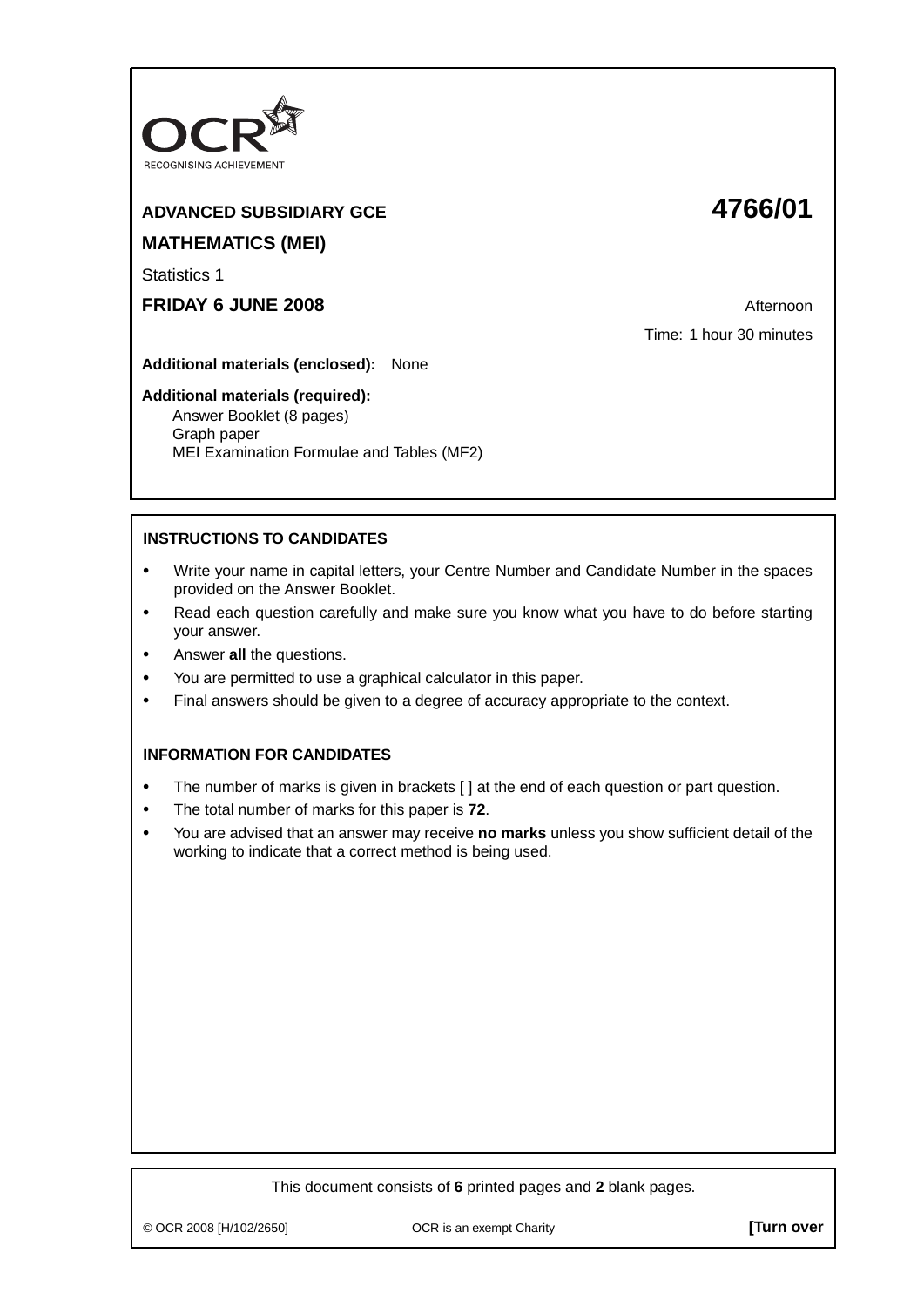#### **Section A** (36 marks)

**1** In a survey, a sample of 44 fields is selected. Their areas (*x* hectares) are summarised in the grouped frequency table.

| Frequency |  |  |  |
|-----------|--|--|--|

- **(i)** Calculate an estimate of the sample mean and the sample standard deviation. [4]
- **(ii)** Determine whether there could be any outliers at the upper end of the distribution. [2]
- **2** In the 2001 census, people living in Wales were asked whether or not they could speak Welsh. A resident of Wales is selected at random.
	- **•** *W* is the event that this person speaks Welsh.
	- **•** *C* is the event that this person is a child.

You are given that  $P(W) = 0.20$ ,  $P(C) = 0.17$  and  $P(W \cap C) = 0.06$ .

- **(i)** Determine whether the events *W* and *C* are independent. [2]
- **(ii)** Draw a Venn diagram, showing the events *W* and *C*, and fill in the probability corresponding to each region of your diagram. [3]

(iii) Find 
$$
P(W|C)
$$
.  $[2]$ 

- **(iv)** Given that  $P(W|C') = 0.169$ , use this information and your answer to part **(iii)** to comment very briefly on how the ability to speak Welsh differs between children and adults. [1]
- **3** In a game of darts, a player throws three darts. Let *X* represent the number of darts which hit the bull's-eye. The probability distribution of *X* is shown in the table.

| $P(X = r)$ | 0.5 | 0.35 |  |  |
|------------|-----|------|--|--|

- (i) (*A*) Show that  $p + q = 0.15$ . [1]
	- (*B*) Given that the expectation of *X* is 0.67, show that  $2p + 3q = 0.32$ . [1]
		- (*C*) Find the values of *p* and *q*. [2]
- **(ii)** Find the variance of *X*. [3]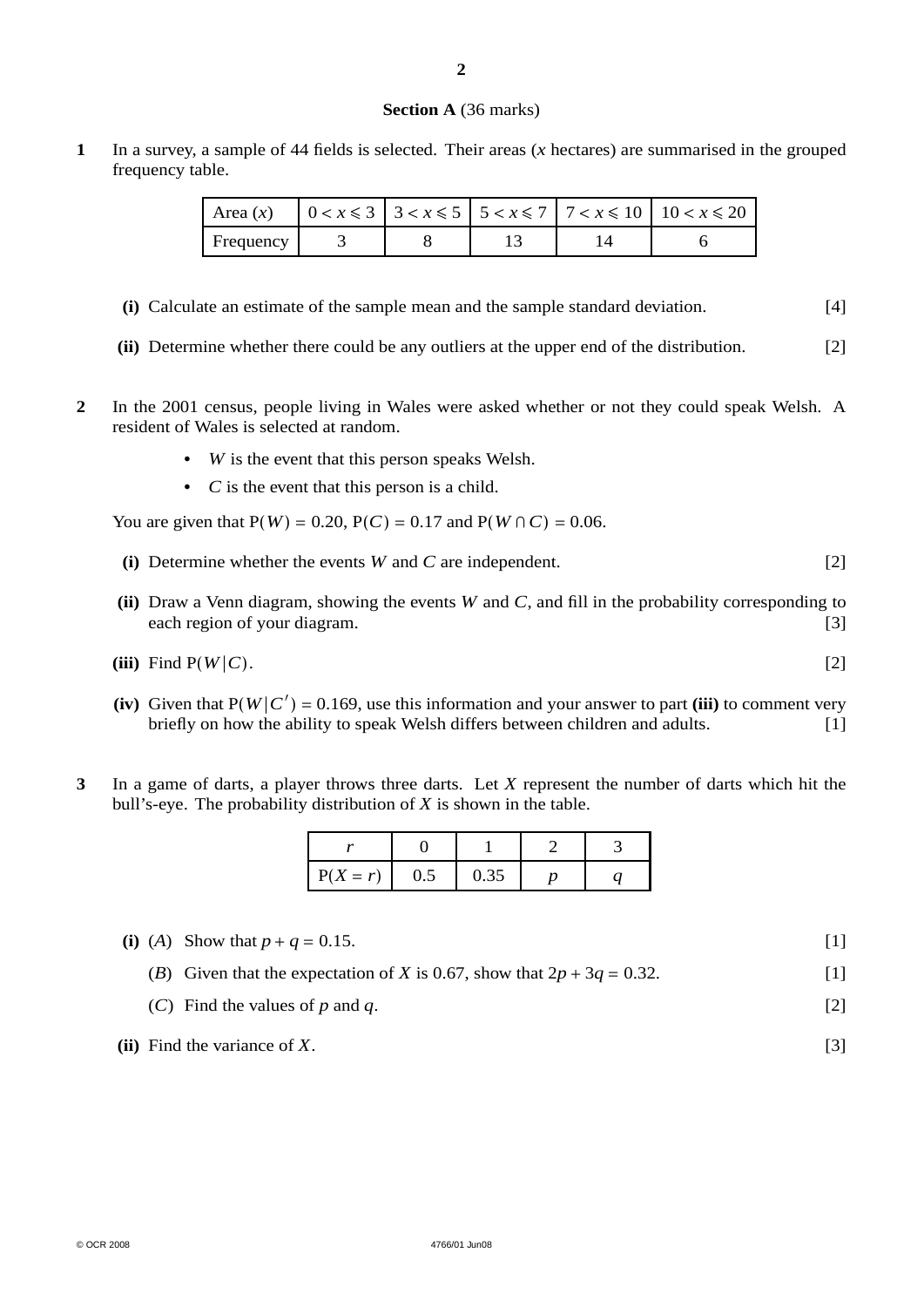- **4** A small business has 8 workers. On a given day, the probability that any particular worker is off sick is 0.05, independently of the other workers.
	- **(i)** A day is selected at random. Find the probability that
		- (*A*) no workers are off sick, [2]
		- (*B*) more than one worker is off sick. [3]
	- **(ii)** There are 250 working days in a year. Find the expected number of days in the year on which more than one worker is off sick. [2]
- **5** A psychology student is investigating memory. In an experiment, volunteers are given 30 seconds to try to memorise a number of items. The items are then removed and the volunteers have to try to name all of them. It has been found that the probability that a volunteer names all of the items is 0.35. The student believes that this probability may be increased if the volunteers listen to the same piece of music while memorising the items and while trying to name them.

The student selects 15 volunteers at random to do the experiment while listening to music. Of these volunteers, 8 name all of the items.

- **(i)** Write down suitable hypotheses for a test to determine whether there is any evidence to support the student's belief, giving a reason for your choice of alternative hypothesis. [4]
- **(ii)** Carry out the test at the 5% significance level. [4]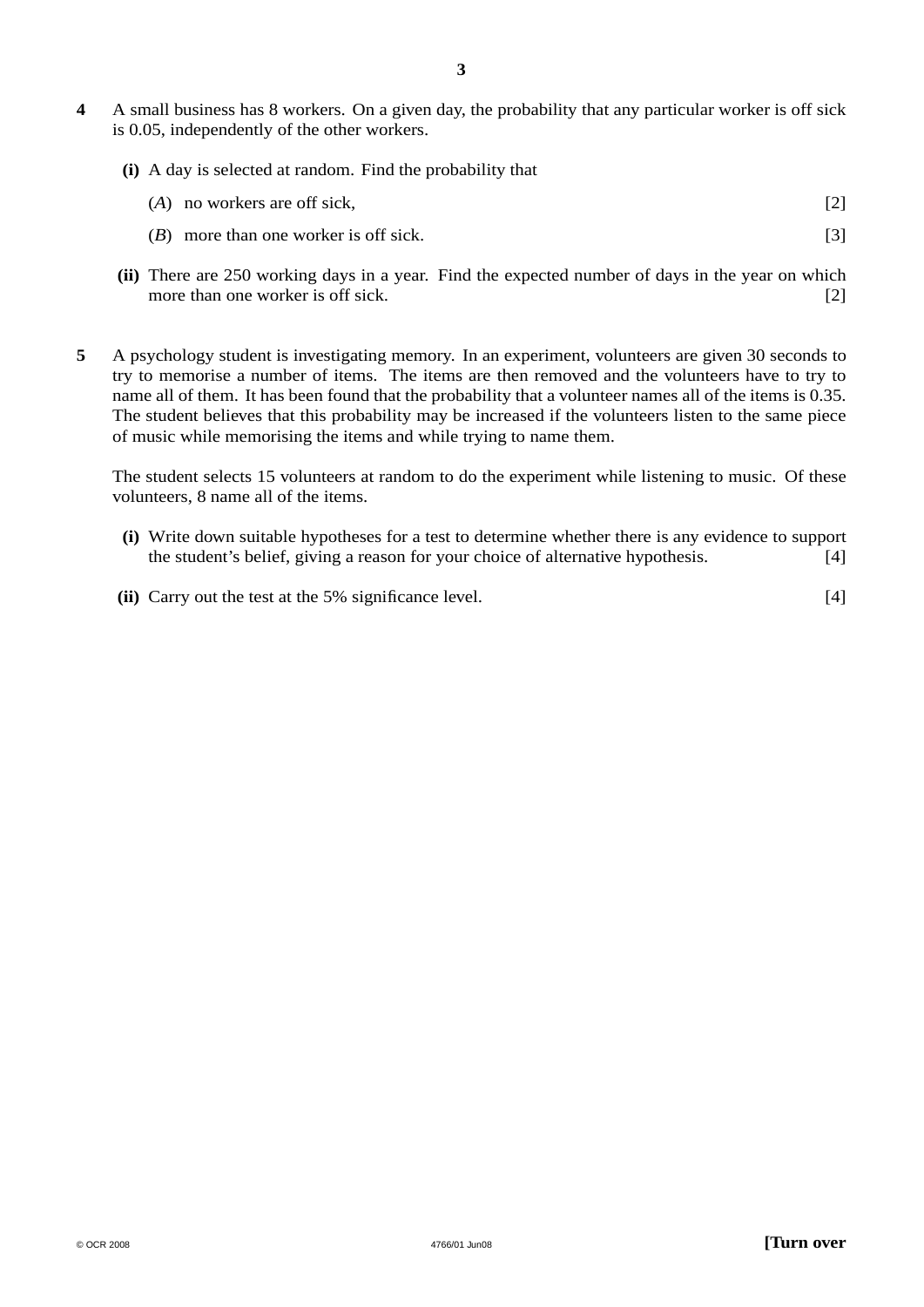#### **Section B** (36 marks)

**6** In a large town, 79% of the population were born in England, 20% in the rest of the UK and the remaining 1% overseas. Two people are selected at random.

You may use the tree diagram below in answering this question.



## **(i)** Find the probability that

| $(A)$ both of these people were born in the rest of the UK, |  |
|-------------------------------------------------------------|--|
|-------------------------------------------------------------|--|

- (*B*) at least one of these people was born in England, [3]
- (*C*) neither of these people was born overseas. [2]
- **(ii)** Find the probability that both of these people were born in the rest of the UK given that neither was born overseas. [3] [3]
- **(iii)** (*A*) Five people are selected at random. Find the probability that at least one of them was not born in England. [3] [3]
	- (*B*) An interviewer selects *n* people at random. The interviewer wishes to ensure that the probability that at least one of them was not born in England is more than 90%. Find the least possible value of *n*. You must show working to justify your answer. [3]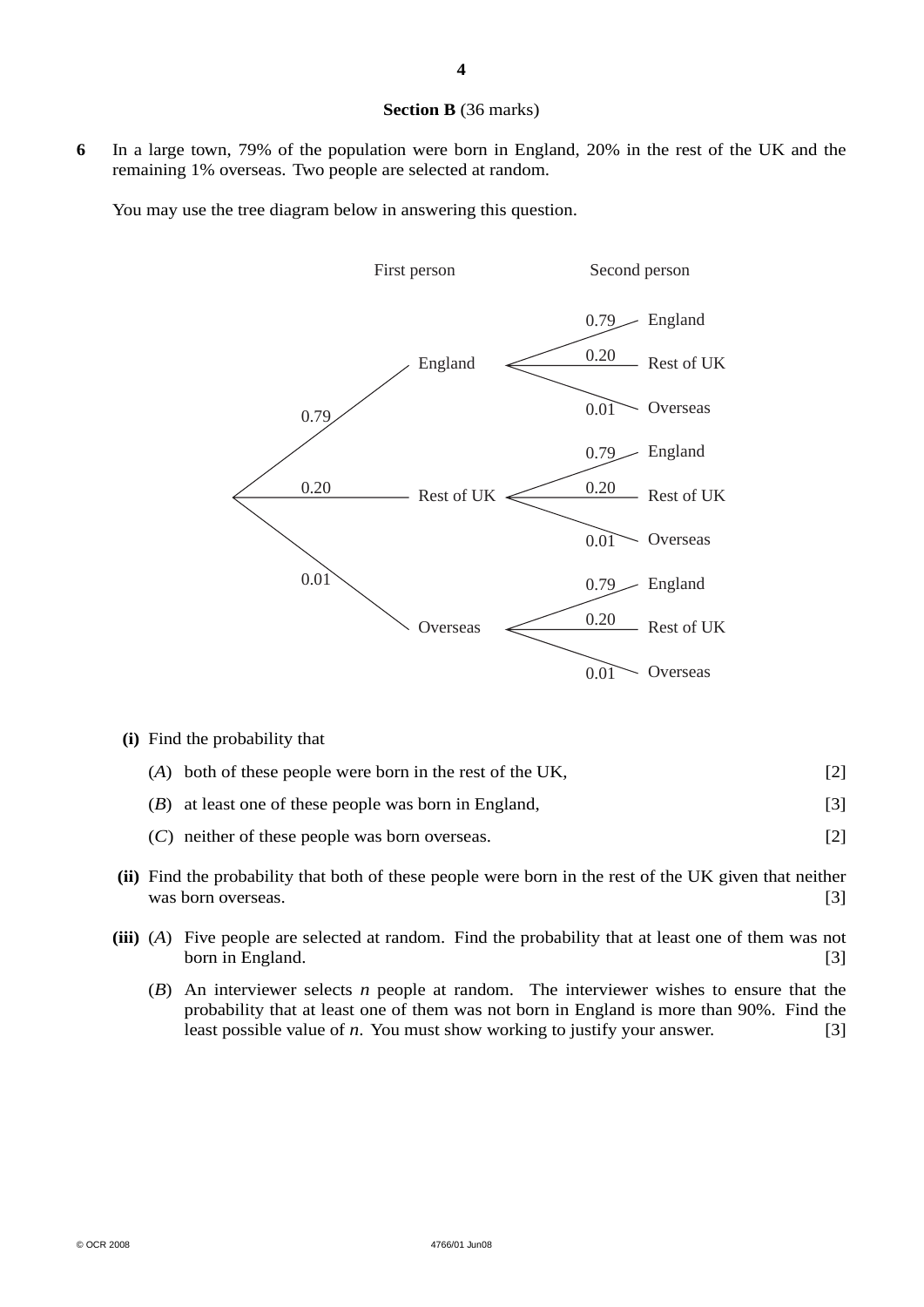**7** The histogram shows the age distribution of people living in Inner London in 2001.



**(i)** State the type of skewness shown by the distribution. [1]

- **(ii)** Use the histogram to estimate the number of people aged under 25. [3]
- **(iii)** The table below shows the cumulative frequency distribution.

| Age                                                  |  | 40 |                |           | 00 |
|------------------------------------------------------|--|----|----------------|-----------|----|
| Cumulative frequency (thousands)   660   1240   1810 |  |    | $\mathfrak{a}$ | 2490 2770 |    |

- (*A*) Use the histogram to find the value of *a*. [2]
- (*B*) Use the table to calculate an estimate of the median age of these people. [3]

The ages of people living in Outer London in 2001 are summarised below.

| Age $(x \text{ years})$ |      |     |     |     |     | $ 0 \le x < 20 20 \le x < 30 30 \le x < 40 40 \le x < 50 50 \le x < 65 65 \le x < 100 $ |
|-------------------------|------|-----|-----|-----|-----|-----------------------------------------------------------------------------------------|
| Frequency (thousands)   | 1120 | 650 | 770 | 590 | 680 | 610                                                                                     |

- **(iv)** Illustrate these data by means of a histogram. [5]
- **(v)** Make two brief comments on the differences between the age distributions of the populations of Inner London and Outer London. [2]
- **(vi)** The data given in the table for Outer London are used to calculate the following estimates.

Mean 38.5, median 35.7, midrange 50, standard deviation 23.7, interquartile range 34.4.

The final group in the table assumes that the maximum age of any resident is 100 years. These estimates are to be recalculated, based on a maximum age of 105, rather than 100. For each of the five estimates, state whether it would increase, decrease or be unchanged. [4]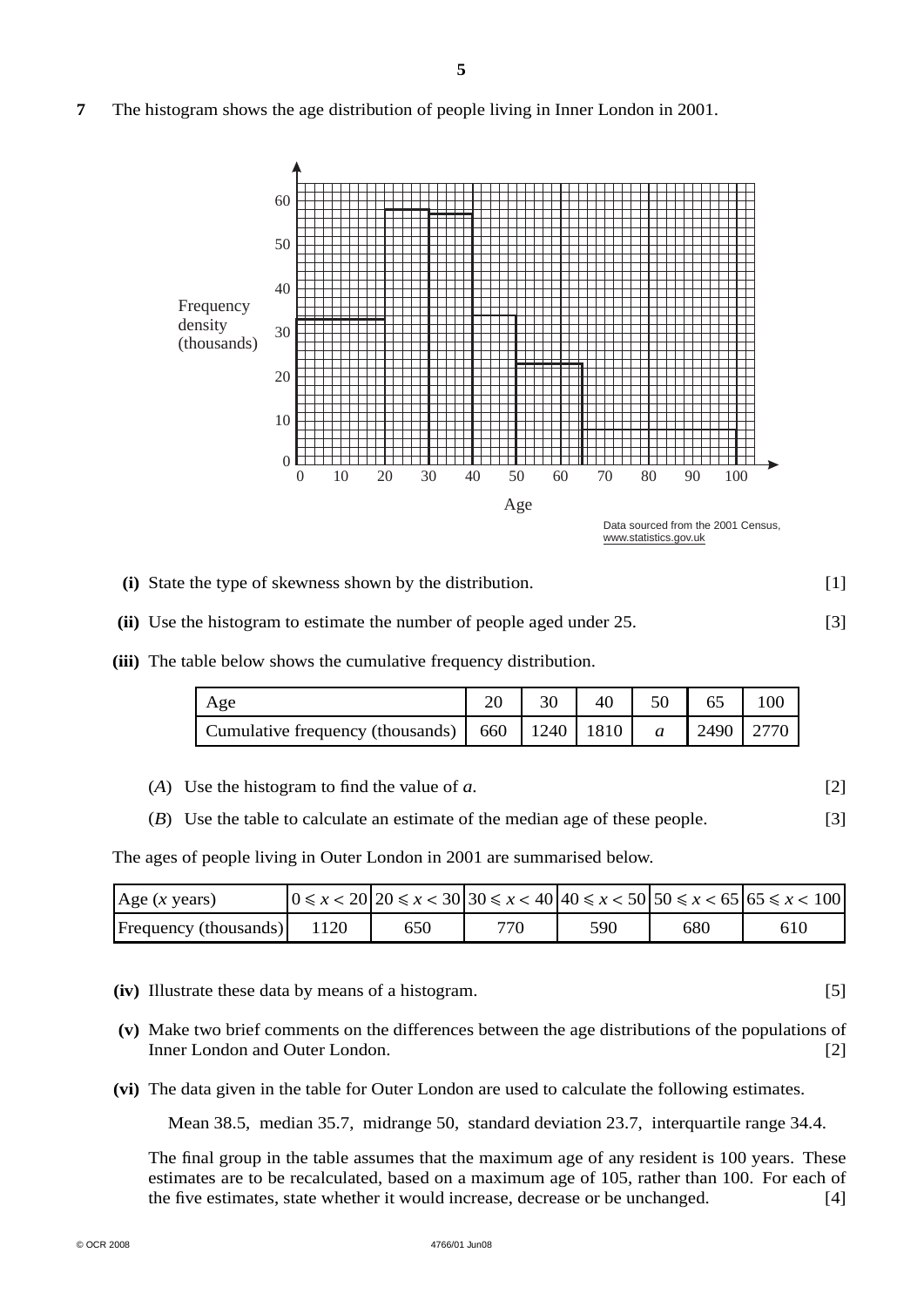# **BLANK PAGE**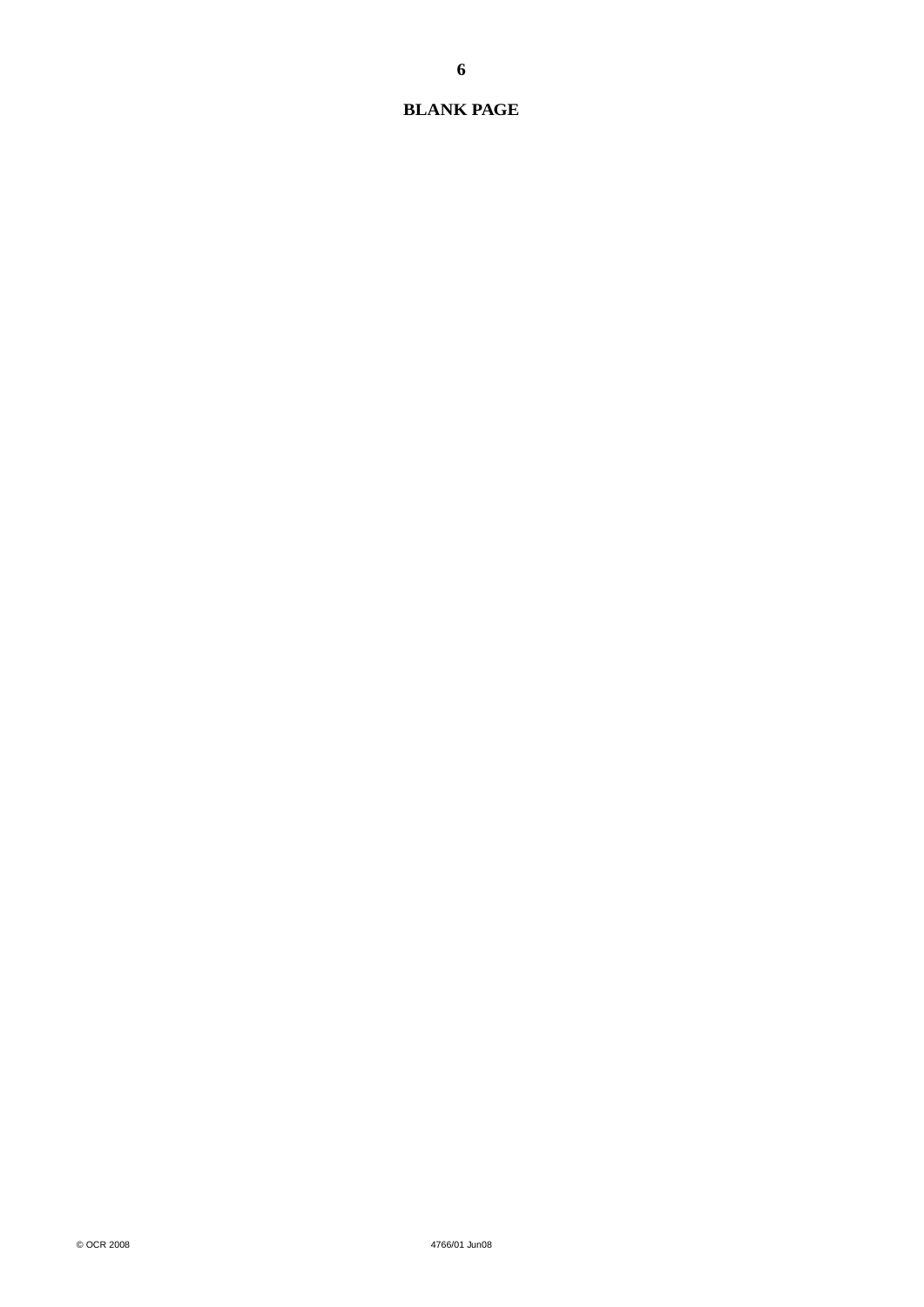# **BLANK PAGE**